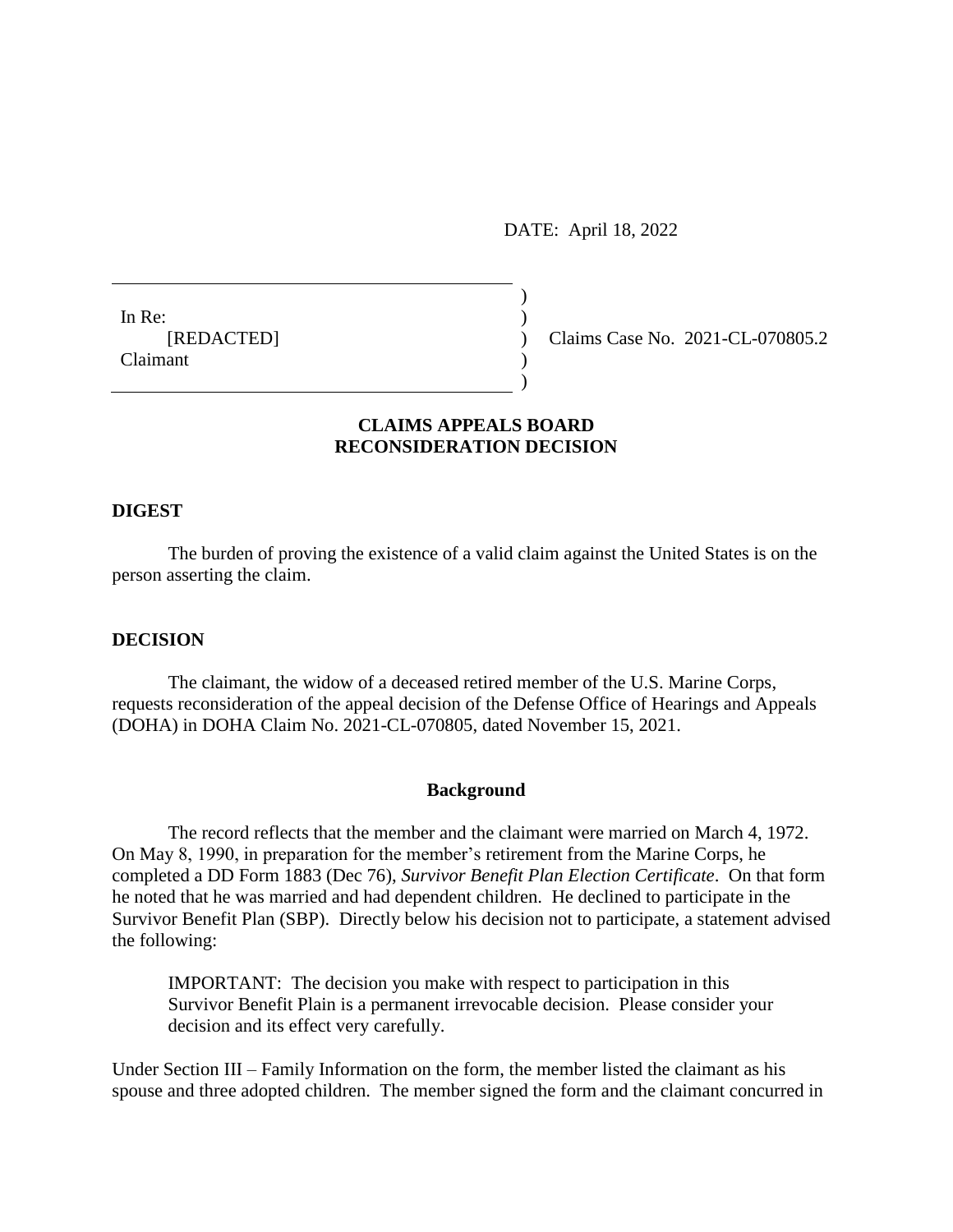the member's decision to not elect SBP coverage for his spouse or children. Their signatures were witnessed and notarized. On August 1, 1990, the member retired from the Marine Corps. On August 25, 1990, the member passed away.

On November 22, 2016, the claimant submitted a DD Form 2656-7, *Verification for Survivor Annuity*, to the Defense Finance and Accounting Service (DFAS). DFAS denied the claim for the spouse annuity on the basis that the member did not elect SBP coverage. On December 15, 2020, the claimant appealed DFAS's denial of her claim for the SBP annuity. She stated that as early as 1990 she asked if the SBP had a grace period to award benefits to a widow who loses her husband within 25 days or a month following his retirement. She stated that her husband never mailed a letter declining participation in SBP. She stated that her husband's records were destroyed in 1990. She stated that she sent the DD Form 1883 to either DFAS or the Marine Corps when the form was not found. She asserted that she was automatically covered under the SBP since the form was not sent to either DFAS or the Marine Corps. DFAS sustained the denial of the claim in its administrative report. The claimant submitted a rebuttal to DFAS's administrative report. In her rebuttal she stated that the U.S. Court of Appeals for Veterans Claims' Brief of the Appellee Secretary of Veterans Affairs states that her husband's records had been destroyed and were incomplete, and that when a member's records are destroyed, the benefit of the doubt goes to the member. She acknowledged that her husband declined SBP coverage with her concurrence but she continued to assert the possibility that if his election to decline coverage was never sent to DFAS or received by DFAS, she was entitled to the SBP annuity. On June 30, 2021, DFAS forwarded the appeal package to DOHA. The record sent to DOHA did not contain the DD Form 1883 executed by the member and the claimant on May 8, 1990.

On July 16, 2021, the DOHA attorney examiner requested that DFAS provide the member's written declination of SBP coverage. After multiple attempts to obtain the requested documentation from DFAS, the attorney examiner issued his decision on November 15, 2021. The attorney examiner found that the claimant was automatically enrolled in the spouse SBP program because she was married to the member at the time of his retirement and his death, and DFAS failed to provide documentation that the member declined to participate in the SBP with the claimant's spousal concurrence. However, the attorney examiner further found that the claimant's claim for the SBP annuity was untimely since her claim accrued upon the member's death and she did not file a claim for it until November 22, 2016. Therefore, the claim for the SBP annuity is subject to the six-year statute of limitations set forth under 31 U.S.C. § 3702(b). The attorney examiner then advised the claimant that although DOHA did not have the authority to grant her request for the SBP annuity, she may have an alternative by petitioning the Assistant Secretary of the Navy (Financial Management & Comptroller) under 31 U.S.C. § 3702(e) to request waiver of the time limitations to allow payment up to a maximum of [\\$25,000.00](https://25,000.00).

In her reconsideration request, the claimant states that she is seeking the full amount of the SBP annuity. She notes the difference between her initial claim for a grace period for receipt of SBP since her husband died 25 days after his retirement. She states that her pursuit of the argument of a grace period was predicated on her false belief that the completed DD Form 1883 had been received by the Government. She states that she has continuously contacted the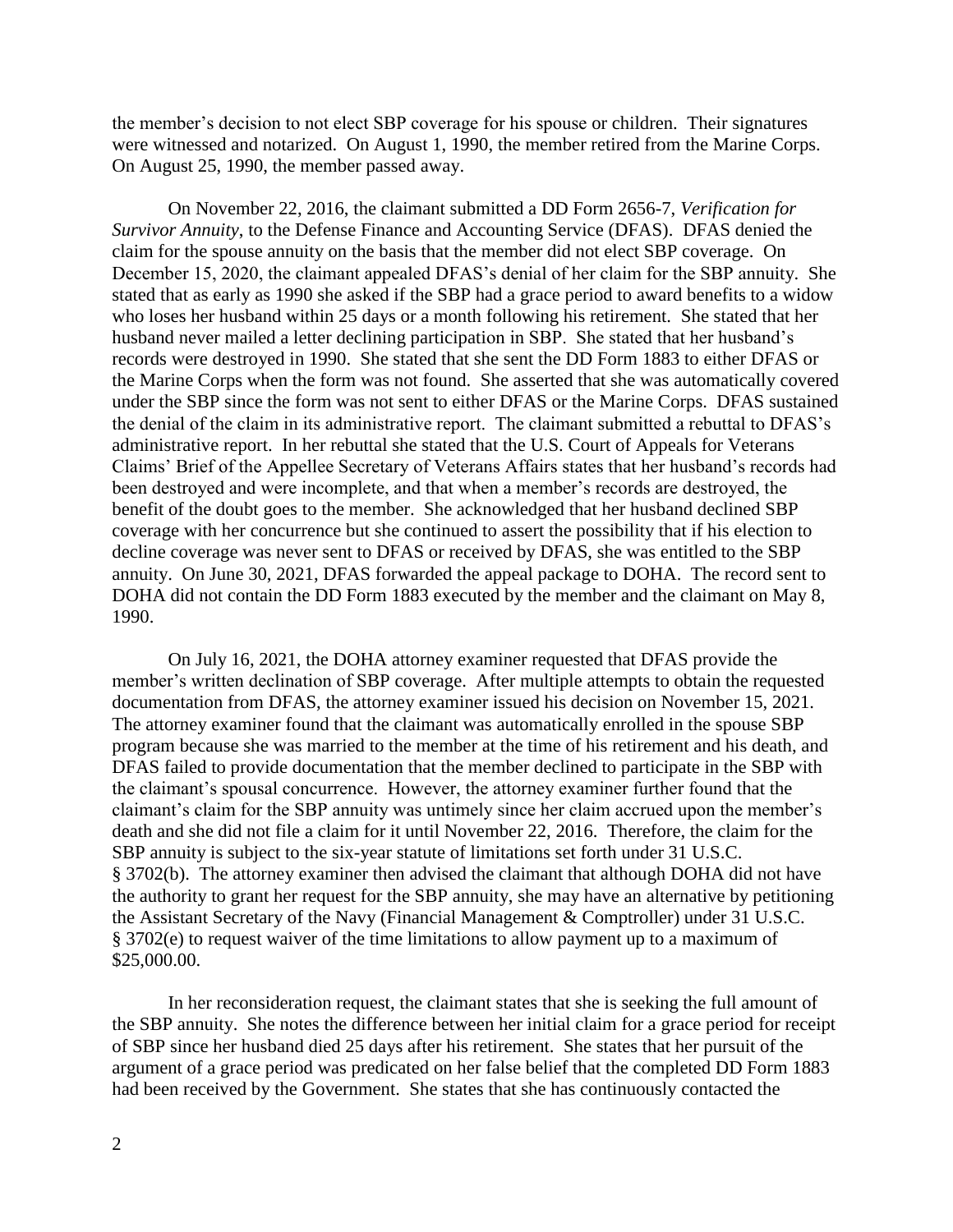Government concerning her entitlement to the SBP annuity. She attaches letters she sent to the Government in March 2003, April 2005, July 2007 and November 2011. She also attaches the completed DD Form 1883, in which the member elected not to participate in SBP with her concurrence. She states that at the time of her husband's death in 1990 she had more than one telephone conversation with military personnel in which she explained that her husband had declined SBP. However, it never occurred to her that the record of his declination was never received by DFAS.

#### **Discussion**

Claims against the government may be allowed only for expenses authorized by statute or regulation. In relevant part, our Office, the Defense Office of Hearings and Appeals (DOHA), has the authority to consider administrative claims for military member pay and allowances, including travel and transportation, retired pay and survivor benefits, under title 31, United States Code, Section 3702(a)(1) (31 U.S.C. § 3702(a)(1)). The implementing regulation for DOHA's claims authority is set forth in DoD Instruction 1340.21 (May 12, 2004), which is codified in the Code of Federal Regulations at 32 C.F.R. § 282. The burden of proving the existence of a valid claim against the United States is on the person asserting the claim. A claimant must prove by clear and convincing evidence on the written record that the United States Department of Defense is liable under the law for the amount claimed. *See* Instruction ¶ E5.7. A claimant must submit a claim so that it is received by the agency concerned within the time limit allowed by statute. *See* Instruction ¶ E5.6. Therefore, DOHA must render decisions based on applicable statutes, regulations and our prior administrative decisions.

The SBP, 10 U.S.C. §§ 1447-1455, was established in 1972 as an income maintenance program for the survivors of deceased members of the uniformed services. Under the SBP, participating members contribute a portion of their retired pay to fund annuity payments for their designated beneficiaries. Participation in the SBP is automatic for members who are married or have dependent children when they become eligible to participate in SBP, *i.e*., when they become eligible for retired pay. *See* 10 U.S.C. § 1448(a)(1)(A) and (a)(2)(A). However, a married member may elect not to participate in the SBP, with the concurrence of the member's spouse. *See* 10 U.S.C. § 1448(a)(2)(A) and (3)(A)(i). An election under section 1448(a)(2) to forgo participation in SBP is irrevocable if it is not revoked before the date on which the member first becomes entitled to retired pay. *See* DOHA Claims Case No. 2020-CL-081719.2 (January 15, 2021).

In this case, the record evidence reflects that the member elected not to participate in SBP upon retirement, and the claimant, who was the spouse at the time, concurred with the election. The claimant acknowledges that the member declined coverage with her concurrence on May 8, 1990. However, she has consistently argued that since the member died on August 25, 1990 (25 days after he retired and became eligible for retired pay), that there should be some type of grace period for her to receive the SBP annuity. As explained above, we must apply the appropriate statutes without regard to equitable considerations. DOHA is bound by statute and regulation, and therefore, unable to allow the claim for the SBP annuity.